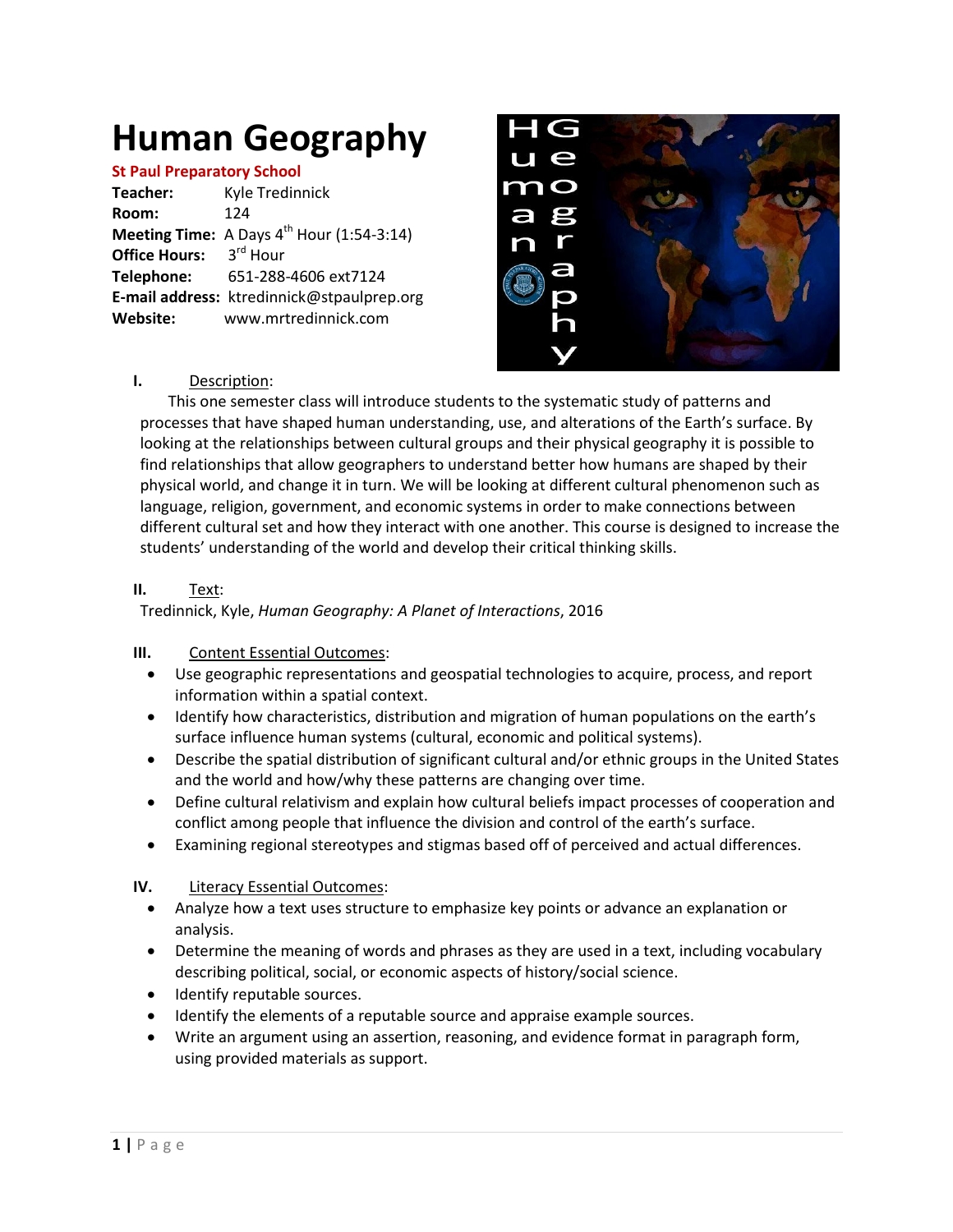# **V.** Course Literacy Objectives:

- Students will complete worksheets on articles where they summarize and analyze the key points of the article.
- Students are given a number of essential class based vocabulary words which they will be required to use in a number of formative assessments throughout the course of the unit, and then again in unit tests throughout the course of the year.
- In the final project students are required to find information about countries, using reputable sources provided by the teacher. They include their sources so they can be reviewed for accuracy.
- Students observe differences between non-reputable (Wikipedia) and reputable (CIA World Fact book) sources. Students are required to use reputable assignments in a number formative assignments as well as their final project.
- Students must come to a conclusion about the detrimental impacts of humans on the environment using in-class materials to form their support. Assignment is discussed and graded in class.

# **VI.** Classroom Policies**:**

- Students need to be respectful to the teacher, other students, themselves, and the classroom.
- Students will be required to do their best every day.
- Students will be required to ask questions, complete work on time, come to class on time with the correct materials, and take the time to help other students.
	- o *Late work will be reduced to 85% at time it is due, 75% the next class period,50% two class periods later, no credit afterward.*
		- *Any student caught copying another student's assignments will be given a 0 on the Assignment and may face additional consequences.*
	- o *Students who miss a test with an excused absence will have to arrange a time with Mr. Tredinnick within 2 class periods to make it up. (Lunch, Before or After school)*
	- o **Tests missed with an unexcused absence or Tardy will not be allowed to be made up**
- Students will need to bring a pen/pencil, notebook, journal, and textbook to class every day.
- Students will be required to speak English in the class.
- Cell Phones and other electronics need to be put away by the time the bell rings!
	- o Any electronics remaining in use will be confiscated for the class period for the first offense, and the rest of the day for any offense after that.
	- $\circ$  Failure to do so will be viewed as insubordination and be referred to Principal.
	- o If you are expecting an important call you must have a note from the front desk authorizing you to take it.
	- o Electronics used for classroom use (dictionaries, taking notes, etc…) will be assessed at the teacher's discretion.

# **VII.** Language Requirements:

- Students will be required articulate their ideas about geographical ideas in written essays, and opinion papers throughout the course of the year.
- Students will evaluate geographical problems and provide their opinions in class discussions and in debates.
- Students will expand their understanding of the concepts of Human Geography through readings in their textbook and additional readings given by the instructor throughout the course of the year.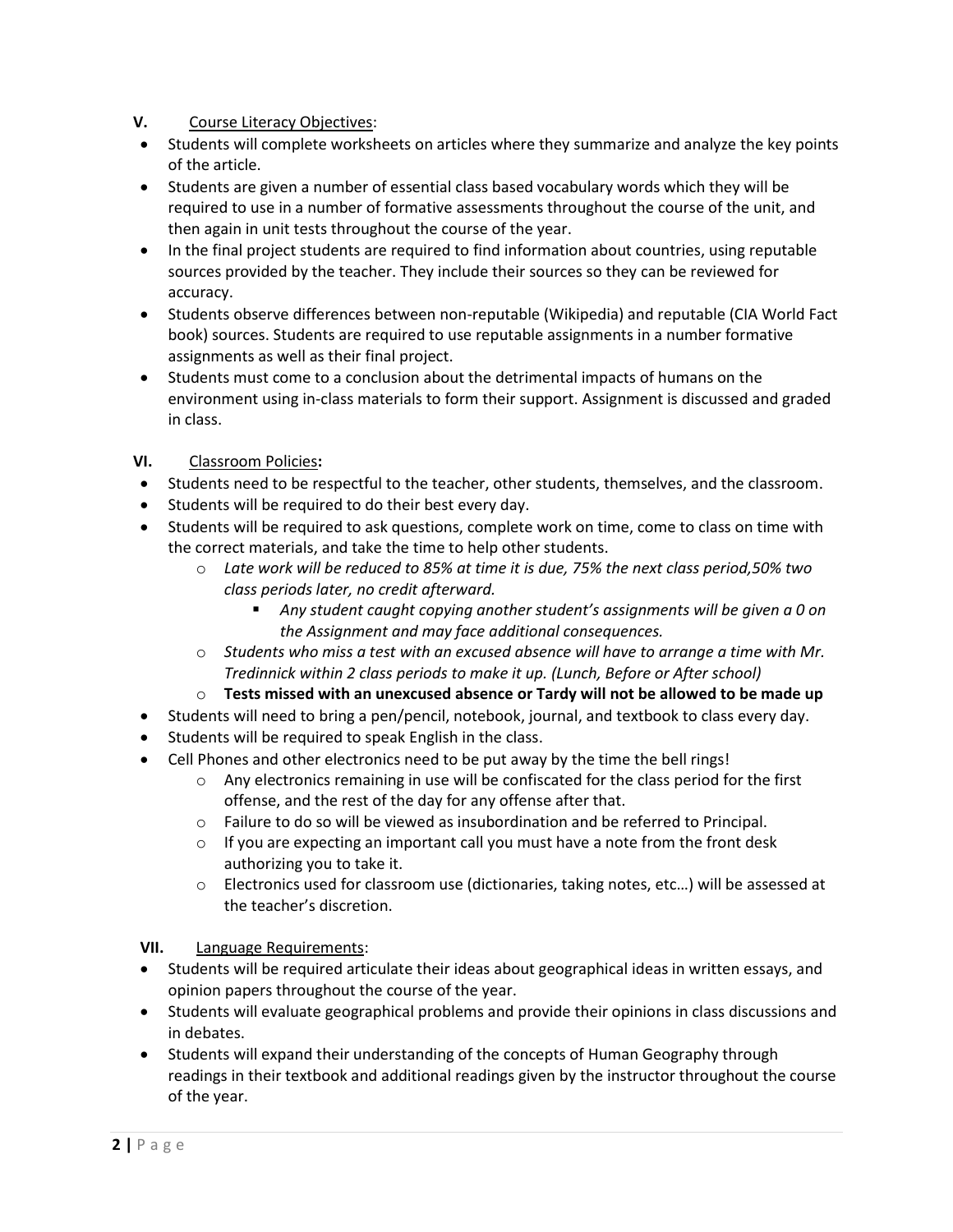Students will practice their listening skills by listening to lectures, the ideas of others students, guest speakers, and different types of media.

### **VIII.** Resources**:**

- World Factbook, Central Intelligence Agency
- *The Lorax*, by Dr. Seuss
- United States Census Bureau
- National Geographic
- *Urbanized*, Directed by Gary Hustwit
- *Letters from Karelia*, Directed by Kelly Saxberg
- *ArcGIS*

#### **IX.** Examinations/Assessments**:**

- Students will have quizzes randomly throughout the course of the semester
- Students will have a test at the end of each unit.
	- o Each test will be worth a total of 30 points.
- Students will have a Semester final project.
	- o Project will require students to use knowledge from entire semester to complete.
	- o Worth a total of 30 Points
- Students will have a variety of homework assignments throughout the course of the semester including, but not limited to, writing assignments, projects, worksheets, and readings.
- **X.** Participation Policy
- Student will be given one warning per class period (depending on infraction)
- Students will lose a minimum of 1 participation point for each infraction after that
	- o Can be more based on severity of infraction
- Students can lose point for the following (but not limited to) reason
	- o Swearing, tardiness, unexcused absences, talking, throwing objects, disrespecting other students or teacher, using cell phone or other electronics, being off task, failure to come prepared to class, sleeping
	- o Anything else that disrupts the learning environment.

## **XI.** Grading Scale**:**

| A |  | - B |                                                 | C. |  |                                      |          |
|---|--|-----|-------------------------------------------------|----|--|--------------------------------------|----------|
|   |  |     | + - + - + + -                                   |    |  |                                      |          |
|   |  |     | 97- 94- 90- 87- 84- 80- 77- 74- 70- 67- 64- 60- |    |  |                                      | Below 60 |
|   |  |     |                                                 |    |  | 100 96 93 89 86 83 79 76 73 69 66 63 | Percent  |

### **XII.** Evaluation**:**

- Class Participation 10 percent
	- o 10 points every 4 weeks for a total of 40 points
- Homework 45 percent
- Tests and Quizzes 45 percent